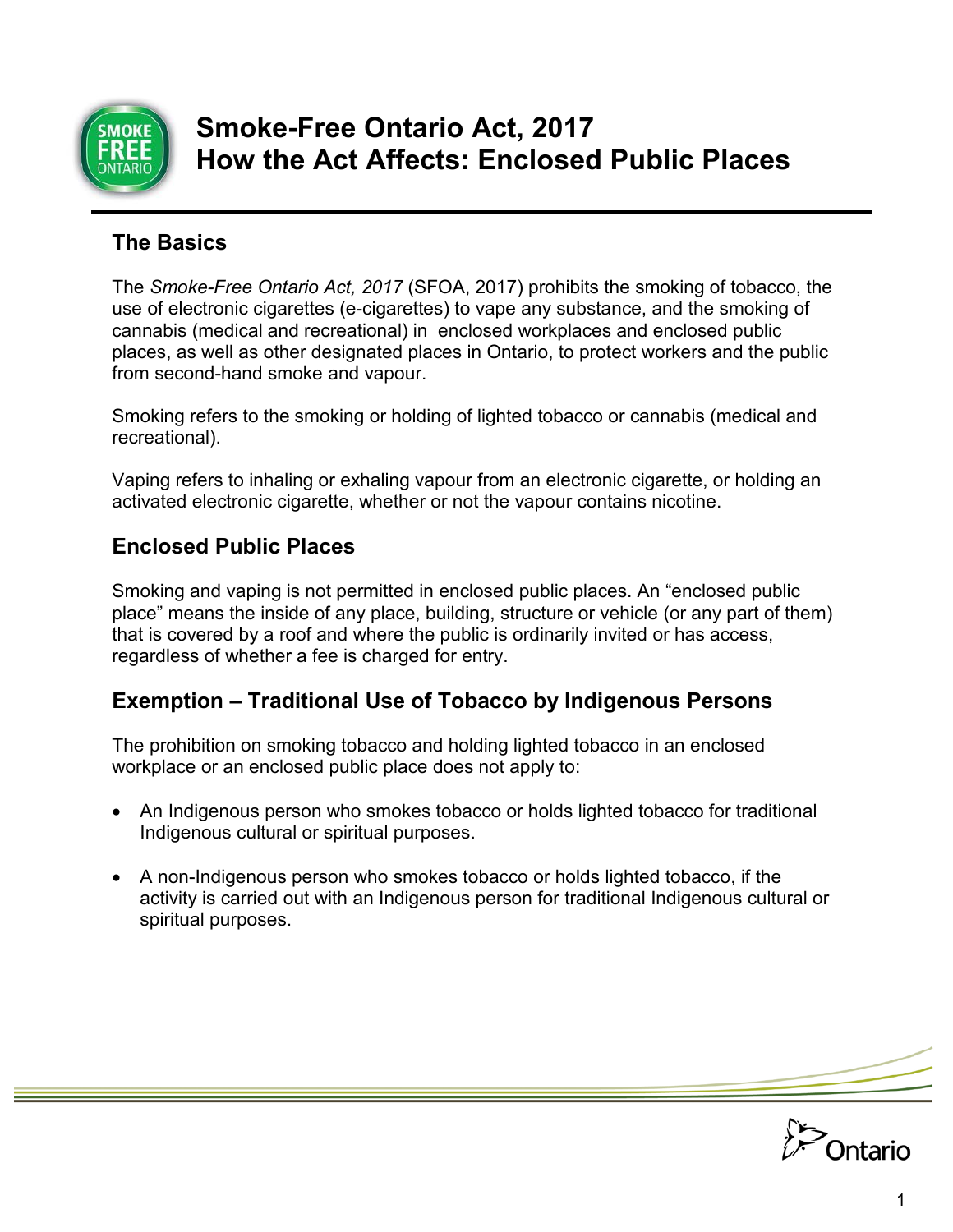## **Responsibilities of Proprietors of Enclosed Public Places**

The SFOA, 2017 requires proprietors of enclosed public places to ensure that smoking and vaping laws are followed. A proprietor includes the owner, operator or person in charge of an enclosed public place.

Every proprietor of an enclosed public place must:

- Give notice to the public that smoking or vaping is not allowed in the place.
- Post "No Smoking" and "No Vaping" signs, or a dual "No Smoking and No Vaping" sign at entrances, exits and washrooms of the place, in appropriate locations and in sufficient numbers, to ensure that the public is aware that smoking and vaping is not allowed.
- Ensure that no ashtrays or similar items remain in the place.
- Ensure that no one smokes or vapes in the place.
- Ensure that someone who refuses to comply with Ontario's smoking and vaping laws does not remain in the place

### **Enforcement**

Local public health units will carry out inspections and respond to complaints of smoking and vaping in enclosed public places.

### **Penalties**

An individual who violates the prohibition on smoking or vaping in an enclosed public place may be charged with an offence, and on conviction could be subject to a maximum fine of \$1,000 (for a first offence) or \$5,000 (for any further offence).

Signage responsibilities

- For individuals: \$2,000 (for a first offence) ; \$5000 (for a second offence); \$10,000 (for a third offence); \$50,000 (four or more offences).
- For corporations: \$5,000 (for a first offence) ; \$10,000 (for a second offence); \$25,000 (for a third offence); \$75,000 (four or more offences).

Other responsibilities

- For individuals: \$1,000 (for a first offence) ; \$5,000 (two or more offences).
- For corporations: \$100,000 (for a first offence) ; \$300,000 (two or more offences).